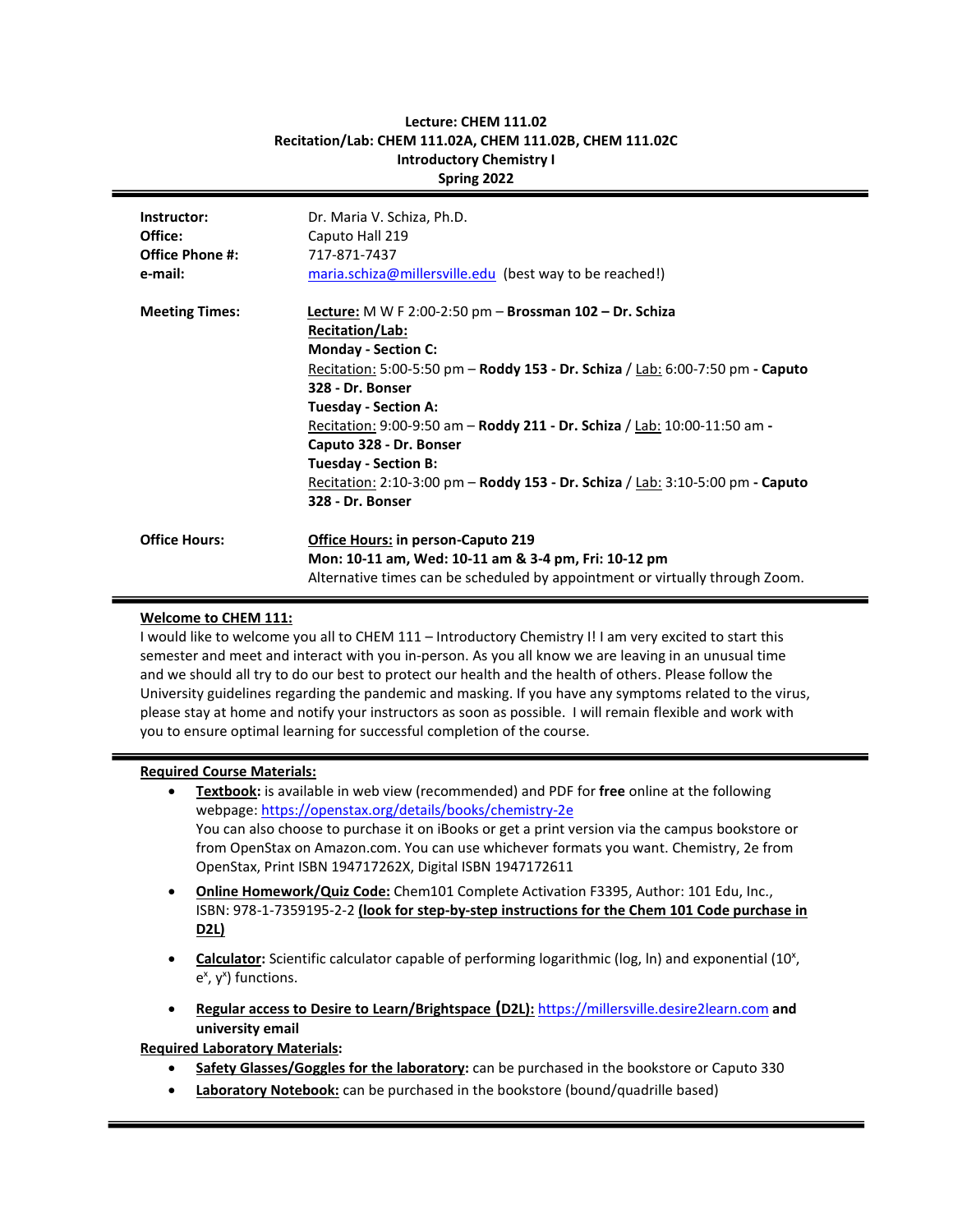#### **Course Description and Learning Objectives:**

CHEM111 is the first semester course of General Chemistry (followed by CHEM112) for students majoring in chemistry as well as biology, earth sciences and physics. Learning the material covered in CHEM111 provides students with a foundational understanding of scientific principles needed in future studies in any field of science. Students who successfully complete CHEM111 should have a fundamental understanding of chemical stoichiometry, atomic structure, ideal gas behavior, chemical energy, intermolecular forces, covalent and ionic bonding, and properties of liquids, solutions, and solids. **Chapters 1 through 11 are covered in CHEM111.**

**Learning Outcomes:** Upon the completion of CHEM 111 students should have an understanding of:

- 1. properties of atoms, molecules, and the various states of matter
- 2. the atomic structure and the periodicity of elements in the periodic table
- 3. the idea of a mole and the use of chemical stoichiometry
- 4. precipitation reactions, acid/base reactions, and redox reactions
- 5. the "gas laws" governing the physical/chemical behavior of gases
- 6. chemical reactions that involve energy flow
- 7. simple quantum mechanical treatments of atoms and molecules
- 8. current bonding models for simple inorganic and organic molecules in order to predict structures and important bonding parameters
- 9. how to predict molecular geometries of selected molecular species
- 10. properties of solids, liquids and solutions and intermolecular forces

# **Tentative Lecture Schedule - CHEM 111 – Spring 2022:**

| Chapter                                            | <b>Module</b>                            | <b>Assessment/Comment</b>                                                                               |  |
|----------------------------------------------------|------------------------------------------|---------------------------------------------------------------------------------------------------------|--|
|                                                    | Module 1: Properties of Matter           | <b>Graded Online Homework</b>                                                                           |  |
| Essential Ideas - Chapter 1                        | Module 2: Measurements                   |                                                                                                         |  |
| Atoms, Molecules, and<br>Ions - Chapter 2          | Module 3: Atomic Theory                  | <b>Graded Online Quizzes (every other week)</b>                                                         |  |
|                                                    | Module 4: Elements and Compounds         | Graded Exam 1 (the exam date will be announced a<br>week in advance - material examined from modules 1- |  |
| Composition of<br>Substances and Solutions         | Module 5: The Mole                       | 6)                                                                                                      |  |
| $-$ Chapter 3                                      | Module 6: Aqueous Solutions              |                                                                                                         |  |
|                                                    |                                          |                                                                                                         |  |
| Stoichiometry of Chemical<br>Reactions - Chapter 4 | Module 7: Chemical Equations             | <b>Graded Online Homework</b>                                                                           |  |
|                                                    | Module 8: Reaction Stoichiometry         | <b>Graded Online Quizzes (every other week)</b>                                                         |  |
|                                                    | Module 9: Gas Laws                       |                                                                                                         |  |
| $Gases -$<br>Chapter 9                             | Module 10: Gas Stoichiometry             | Graded Exam 2 (the exam date will be announced a<br>week in advance - material examined from modules 7- |  |
|                                                    | Module 11: The Kinetic- Molecular Theory | 14)                                                                                                     |  |
| Thermochemistry $-$<br>Chapter 5                   | Module 12: Introduction to Energy        |                                                                                                         |  |
|                                                    | Module 13: Calorimetry                   |                                                                                                         |  |
|                                                    | Module 14: Enthalpy                      |                                                                                                         |  |
|                                                    |                                          |                                                                                                         |  |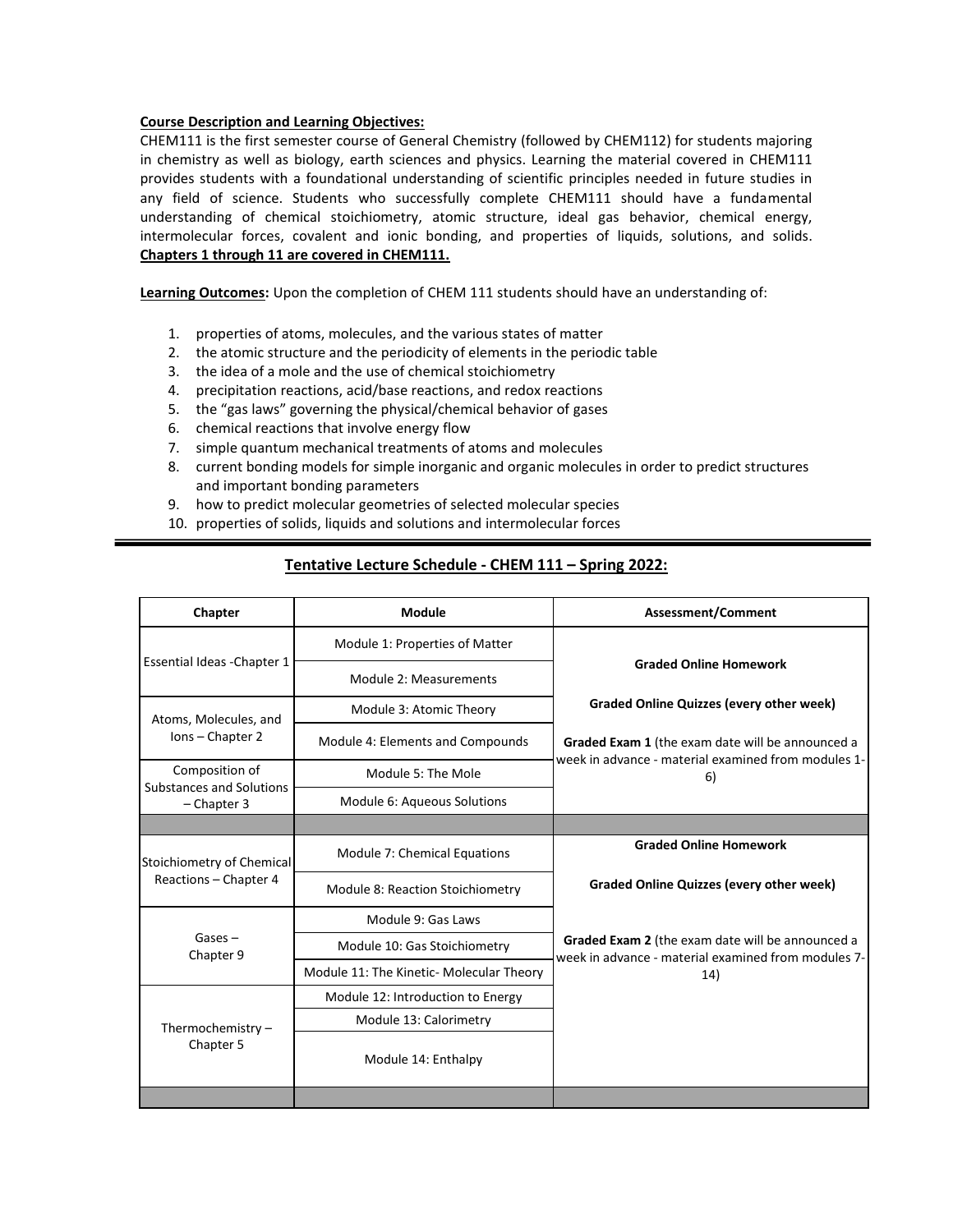| Electronic Structure and                                         | Module 15: Electromagnetic Energy / Bohr<br>Model of the Atom |                                                             |  |
|------------------------------------------------------------------|---------------------------------------------------------------|-------------------------------------------------------------|--|
| Periodic Properties of<br>Elements - Chapter 6                   | Module 16: Quantum Theory                                     |                                                             |  |
|                                                                  | Module 17: Periodic Properties                                | <b>Graded Online Homework</b>                               |  |
| Chemical Bonding and<br>Molecular Geometry -<br>Chapter 7        | Module 18: Ionic and Covalent Bonding                         | Graded Online Quizzes (every other week)                    |  |
|                                                                  | Module 19: Lewis Structures                                   | Graded Exam 3 (the exam date will be announced a            |  |
|                                                                  | Module 20: Molecular Structure and Polarity                   | week in advance - material examined from modules<br>$15-21$ |  |
| Advanced Theories of<br>Covalent Bonding -<br>Chapter 8          | Module 21: Advanced Theories of Covalent<br><b>Bonding</b>    |                                                             |  |
|                                                                  |                                                               |                                                             |  |
|                                                                  | Module 22: Intermolecular Forces                              | <b>Graded Online Homework</b>                               |  |
| Liquids and Solids -<br>Chapter 10                               | Module 23: Phase Changes                                      |                                                             |  |
|                                                                  | Module 24: The Solid State of Matter                          | Graded Online Quizzes (every other week)                    |  |
| Solutions and Colloids -                                         | Module 25: Solubility                                         |                                                             |  |
| Chapter 11                                                       | Module 26: Colligative Properties                             |                                                             |  |
| <b>CUMMULATIVE FINAL</b><br><b>EXAM - All modules</b><br>covered | Thursday, May 5 <sup>th</sup> , 10:15-12:15 pm                |                                                             |  |

# **LECTURE: (750 pts)**

*Graded ONLINE Homework:* There will be ten (10) online homeworks based on material covered in class. Graded online homework will be assigned regularly through the CHEM 101 platform.

*Graded ONLINE Quizzes:* There will be seven (7) online quizzes. Those will be based on previous covered material in lecture. Completing assigned homework/textbook practice problems/worksheets/handouts related to the lecture material is very helpful with mastering the material and performing well in quizzes and exams. The quizzes will be given on Fridays through the CHEM 101 platform, every other week. There will be no quiz the first week of classes or the last week of classes.

*Graded IN-CLASS Exams:* There will be three (3) exams and one (1) cumulative final. Those will be based on covered material from the lecture as indicated by the modules. All exams will be given in person.

## **RECITATION:**

Recitation sessions are dedicated to a) mastering the lecture material, b) problem solving. Practice problems will be assigned from the textbook and additional worksheets/handouts which will be posted in D2L. Such problems will be discussed and solved during recitation.

## **LAB: (250 pts)**

The lab is 250 pts of the course. All labs/experiments and all assignments need to be completed to pass the course. At least 60% of the points need to be earned in the lab in order for those points to be added to the overall course points. If you cannot attend a scheduled lab for reasons in the University-Approved Guidelines, please contact your instructor as soon as possible to arrange an alternate time.

# **Total Points for the course = 750 + 250 = 1000 pts**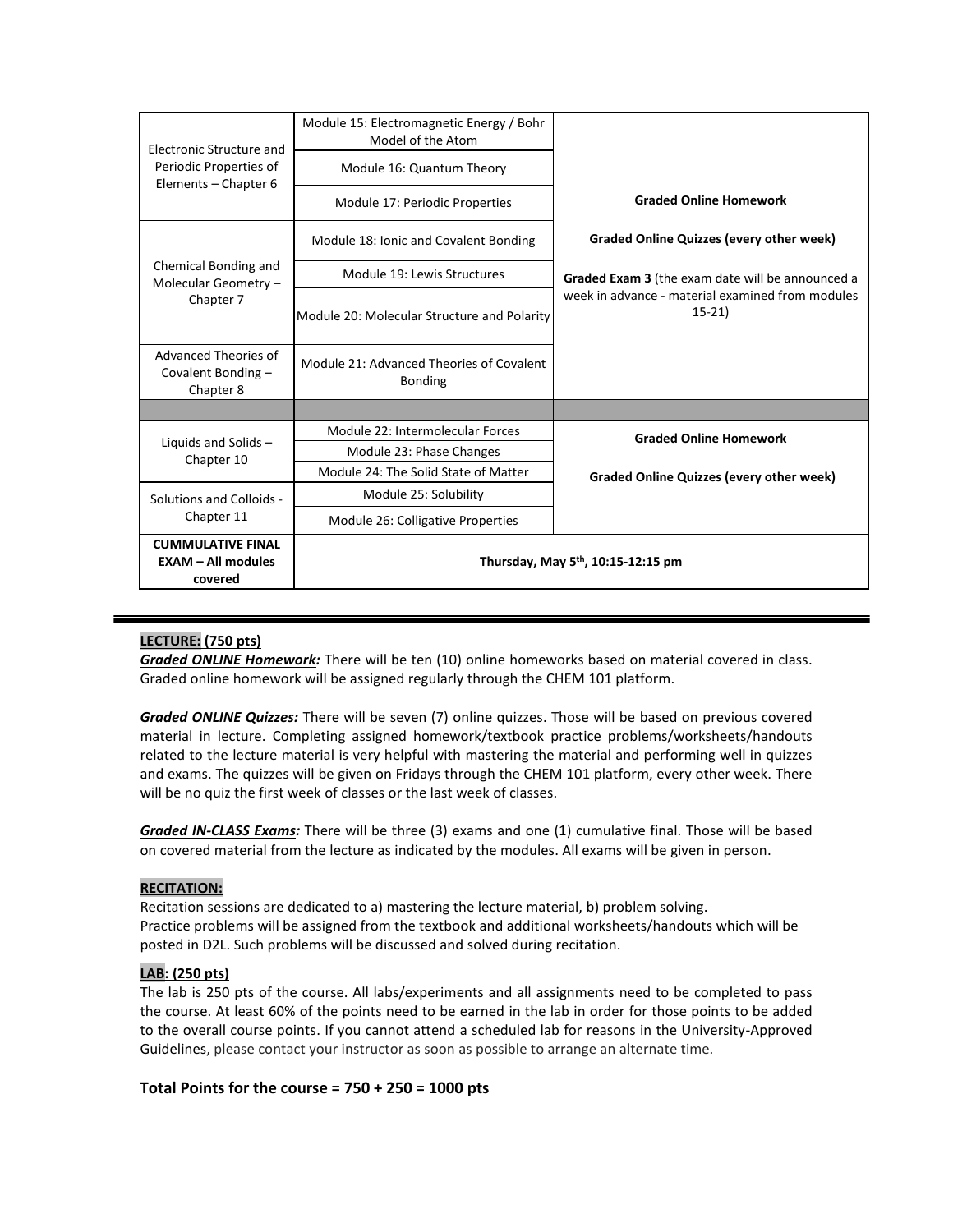#### **Tentative Laboratory Schedule:**

| <b>Monday Lab (111.02C)</b> | Title - Experiment                                  | <b>Experiment #</b>         |
|-----------------------------|-----------------------------------------------------|-----------------------------|
| <b>Jan 24</b>               | Safety In the Chemistry Lab & Check-In /            | Exp 1                       |
|                             | Measurements and Density - Part II                  |                             |
| <b>Jan 31</b>               | Formula and Composition of a Hydrate – Part A       | Exp 2                       |
| Feb <sub>7</sub>            | <b>Identification of Common Chemicals</b>           | Exp 6 (2 Weeks)             |
| Feb 14                      | Identification of Common Chemicals                  | Exp 6                       |
| Feb 21                      | Titration of Acids and Bases - Part B               | Exp 7                       |
| Feb <sub>28</sub>           | Gravimetric and Volumetric Analysis - Part A & B    | Exp 8 (2 Weeks)             |
| Mar 7                       | Spring Recess / No Lab                              |                             |
| <b>Mar 14</b>               | Gravimetric and Volumetric Analysis - Part C        | Exp 8                       |
| <b>Mar 21</b>               | Evaluation of the Gas Law Constant                  | Exp 10                      |
| <b>Mar 28</b>               | Thermochemistry: Heat of Reactions                  | Exp 11                      |
| Apr 4                       | Spectrophotometric Analysis of Aspirin – Part B     | Exp 12 (2 Weeks)            |
| Apr 11                      | Spectrophotometric Analysis of Aspirin – Part C     | Exp 12                      |
| <b>Apr 18</b>               | Lab Final - based on Experiment 6                   | <b>Timed test/Check-out</b> |
| Apr 25                      | Molecular Models and Covalent Bonding / Theoretical | Exp 13                      |
|                             | Lab                                                 |                             |
| May 2                       | No Lab                                              |                             |

## **Tentative Laboratory Schedule:**

## **Tuesday Labs (Sections 111.02 A and 111.02B)**

|                   | Title - Experiment                                         | <b>Experiment#</b>          |
|-------------------|------------------------------------------------------------|-----------------------------|
| <b>Jan 18</b>     | Safety In the Chemistry Lab & Check-In                     | Safety/Check-In             |
| Jan 25            | Measurements and Density - Part II                         | Exp 1                       |
| Feb 1             | Formula and Composition of a Hydrate – Part A              | Exp 2                       |
| Feb 8             | <b>Identification of Common Chemicals</b>                  | Exp $6$ (2 Weeks)           |
| <b>Feb 15</b>     | <b>Identification of Common Chemicals</b>                  | Exp 6                       |
| Feb <sub>22</sub> | Titration of Acids and Bases - Part B                      | Exp 7                       |
| Mar 1             | Gravimetric and Volumetric Analysis - Part A & B           | Exp 8 (2 Weeks)             |
| Mar 8             | Spring Recess / No Lab                                     |                             |
| <b>Mar 15</b>     | Gravimetric and Volumetric Analysis - Part C               | Exp 8                       |
| <b>Mar 22</b>     | <b>Evaluation of the Gas Law Constant</b>                  | Exp 10                      |
| <b>Mar 29</b>     | Thermochemistry: Heat of Reactions                         | Exp 11                      |
| Apr 5             | Spectrophotometric Analysis of Aspirin – Part B            | Exp 12 (2 Weeks)            |
| Apr 12            | Spectrophotometric Analysis of Aspirin – Part C            | Exp 12                      |
| <b>Apr 19</b>     | Lab Final - based on Experiment 6                          | <b>Timed test/Check-out</b> |
| Apr 26            | Molecular Models and Covalent Bonding / Theoretical<br>Lab | Exp 13                      |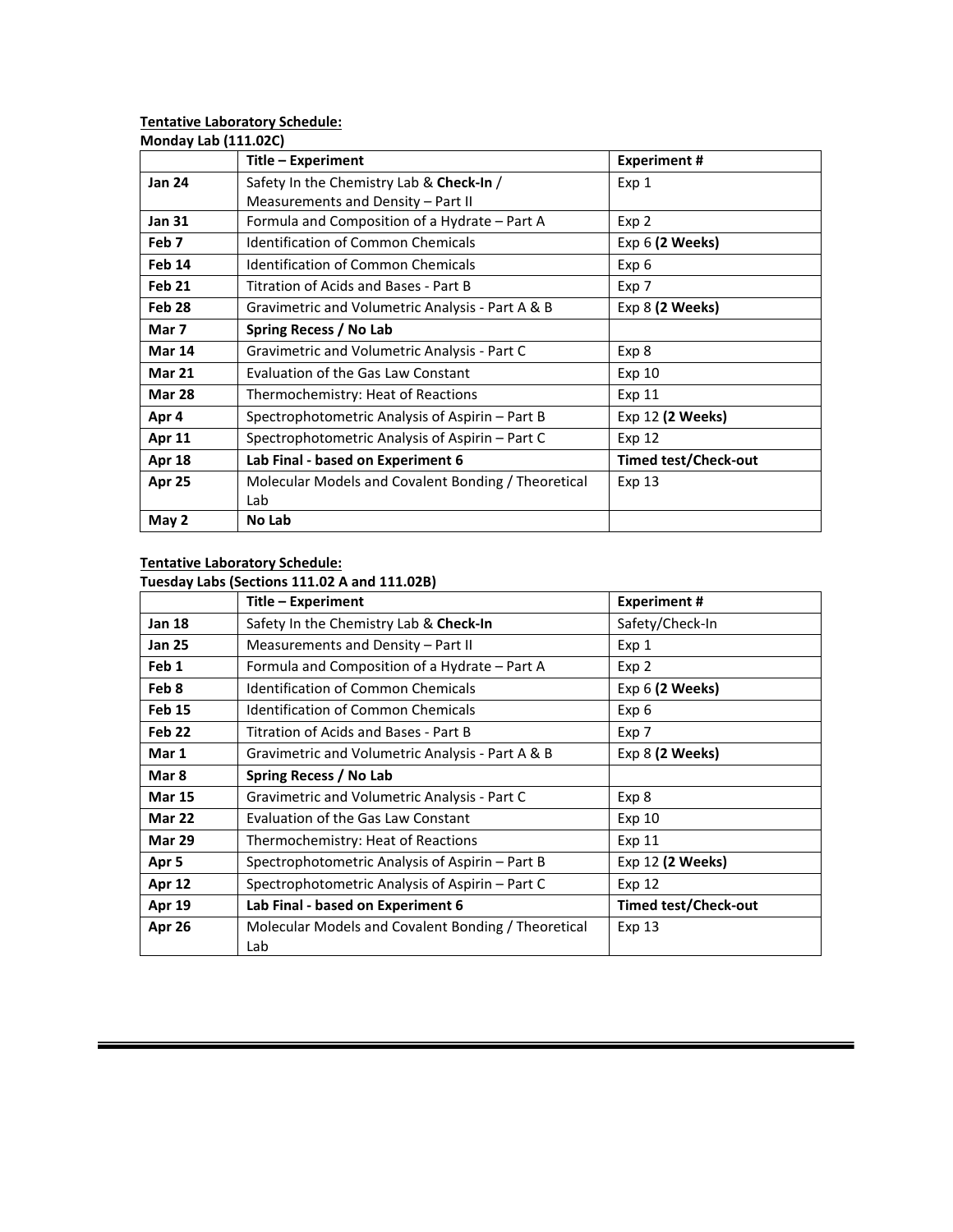#### **COURSE POLICIES:**

#### *Class and Recitation Attendance:*

Students are expected to attend all lectures and recitations. Students are responsible for all material covered. It is the responsibility of the student to master the material covered. If you need to be excused for a valid reason, please **notify me in advance** in order to arrange the make-up of any missed work. In unexpected cases (illness, death in the family), contact me **as soon as possible** by e-mail or phone within the week of the absence. Any make-up quiz or exam conducted outside the schedule may differ in form or exact content from the regularly scheduled quiz or exam. Making up missed work is at the discretion of the instructor, as long as proper and validated excuse is presented. **A grade of 60% is required in lecture and recitation to pass the course.**

#### *Laboratory Attendance:*

Students **must attend lab every week**. Students **need to complete all laboratories assignments/lab reports. A grade of 60% in lab is required to pass the course**. Making up missed lab work is at the discretion of the instructor.

#### *Academic Honesty:*

Students are expected to conduct all CHEM111 work in an honest and ethical manner. Cheating on coursework bypasses the learning process and will **NOT** be tolerated. Anyone caught cheating will be assigned a score of zero on the work. **ALL work is individual.** Habitual academic dishonesty will be penalized to the maximum.

#### *Cooperative Environment:*

Students with any special concerns about CHEM111 are welcome to approach me about them. Together, we can address each particular situation. Resources available include the Office of Learning Services and Tutoring Center (Lyle Hall).

#### **Grading**

#### **Lecture:**

|                                                                   | Lab subtotal     | 250 points |
|-------------------------------------------------------------------|------------------|------------|
| Lab:<br>will be graded by the lab Instructor (Dr. Steven Bonser): |                  |            |
|                                                                   | Lecture subtotal | 750 points |
| In-Class Final (195 points)                                       | 1                | 195 points |
| In-Class Exams (100 points each)                                  | 3                | 300 points |
| Online Quizzes (15 points each)                                   | 7                | 105 points |
| Assigned Online Homework (15 points each)<br>10                   |                  | 150 points |
|                                                                   |                  |            |

**Total for the class: 750 + 250 = 1000 points**

#### **\*Note\***

**A grade of 60% is required in lab to pass the course. A grade of 60% is required in lecture and recitation to pass the course.**

#### **\*Note\***

**Class participation will be taken into consideration during final grading.** 

### **\*Note\***

**To pass CHEM 111, you must have a passing grade in the lecture/recitation component (at least D-). Grade of C- or better is required to enroll in CHEM 112. (Grade of C or better is required to enroll in CHEM 112 for chemistry majors).**